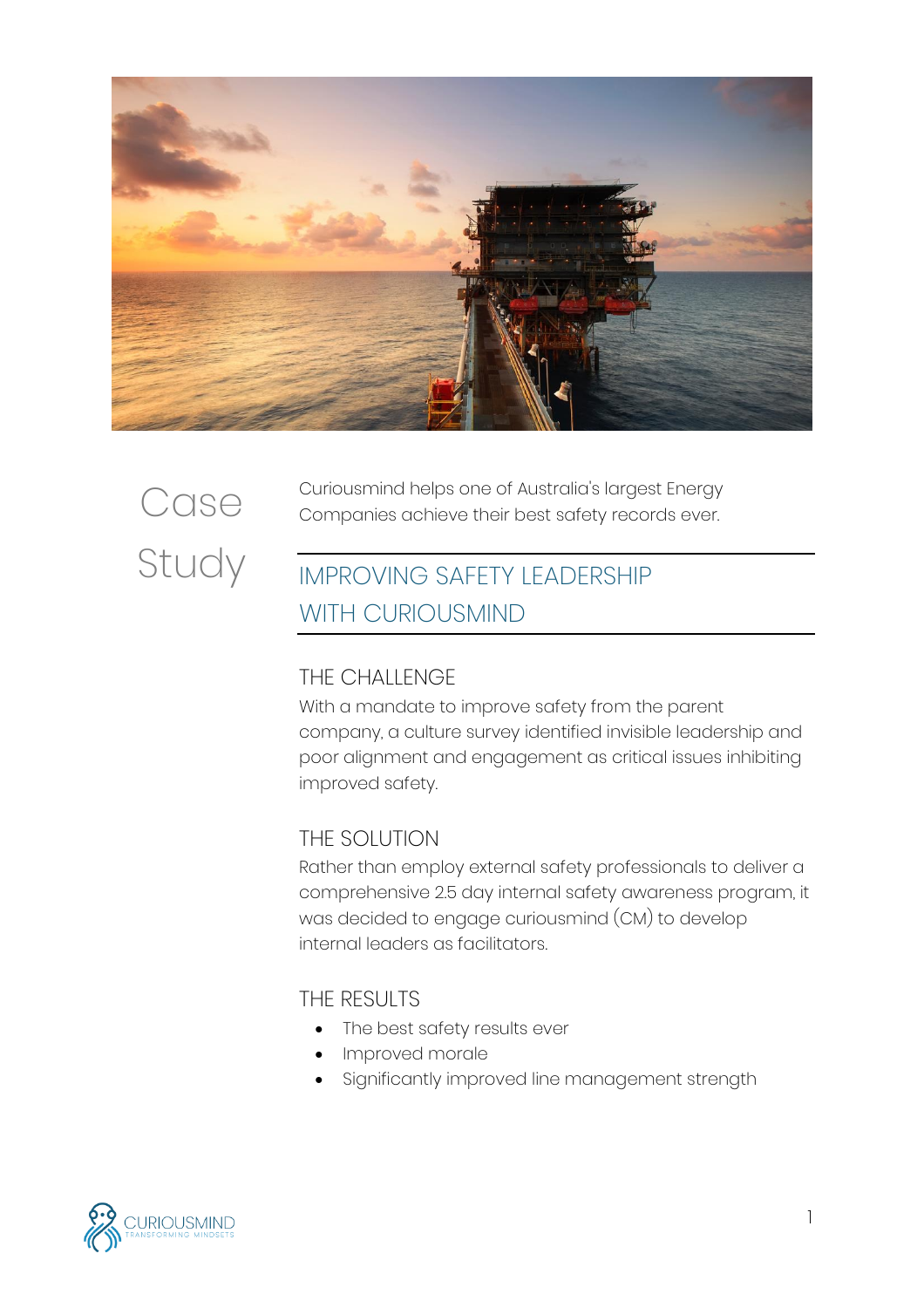Curiousminds extensive experience in both personal and professional development ensured lasting cultural change



#### THE CHALLENGE<sup>.</sup>

In a heavily engineering dominated leadership team that was expected to deliver a program with over 300 PowerPoint slides, the first challenge was to gain agreement that dry, information loaded presentations could do more harm than good.

Strong them and us attitudes between management and the workforce, made worse by some legacy resentment after two fatalities suggested we needed to find ways to help put issues aside as quickly as possible. Large geographical distances between sites and head office also contributed to this.

Numerous examples of poor communication further strengthened these attitudes. A common issue, for instance, was workers sending in a report about a rusty handrail (or similar) and never hearing anything in response other than to notice the handrail still there two years later. This poor responsiveness had led to beliefs that management either didn't care or wasn't competent. Also, some well-intentioned safety initiatives, for example; recording and publishing the number lost time injury free days and subtle competition between sites around these figures may have been encouraging people not to report minor incidents.

The strong technical nature of much of the information required an innovative approach to delivery. How could we keep people focused for two and a half days and retain what they've heard?

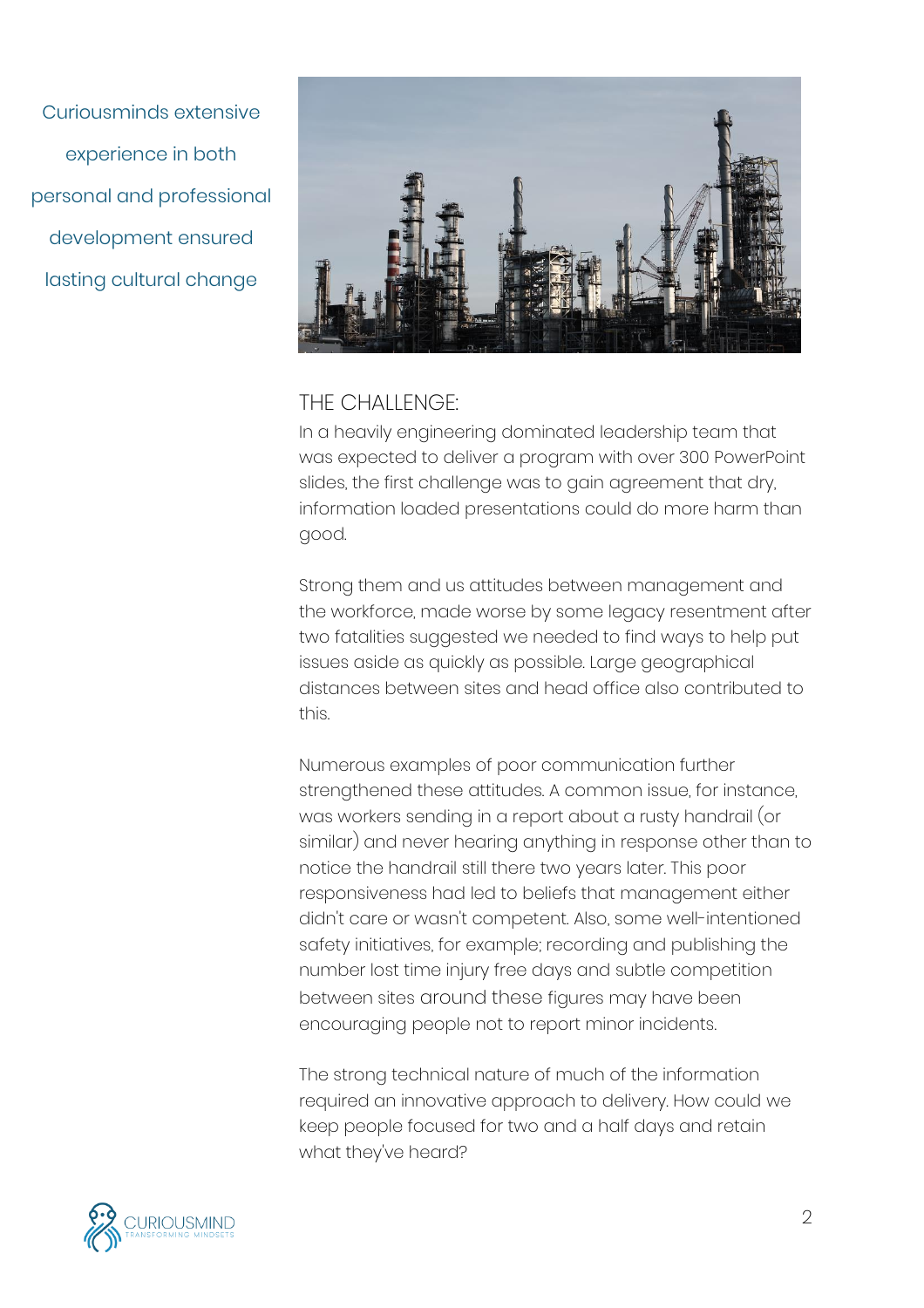**Curiousminds** cultural change expertise has been developed over twenty years working in the oil and gas, mining, finance, IT, education and public sectors across Australasia, S.E Asia and the Middle East



### THE SOLUTION:

To meet these challenges, CM proposed a 2-day facilitation skills program for 25 senior leaders. The focus was on helping them develop stronger, more trust and respect-based relationships by engaging the workforce in conversations about their experiences of safety.

With many years' experience in both the personal and professional development space CM was able to help these leaders recognise the importance of developing EQ to enhance their ability to lead, communicate and build trustbased relationships.

The initial training also identified strong biases towards a "telling" culture and PowerPoint overload. We then taught essential facilitation skills including engagement, asking questions, storytelling, being vulnerable (sharing their mistakes fears etc.) and listening.

Curiousmind facilitators / coaches then attended approximately 15 of the 25 programs run by this group to nearly 300 managers and supervisors. We worked as coaches, debriefing each facilitation team (4 managers per program) after each module and at the end of the program.

This coaching proved so useful CM was approached to train a further 40 mid-level and front-line managers as facilitators (safety leaders) for the rollout to all staff and contractors. A team of 6 CM facilitators / coaches were also contracted to attend and provide coaching on 65 programs over the next

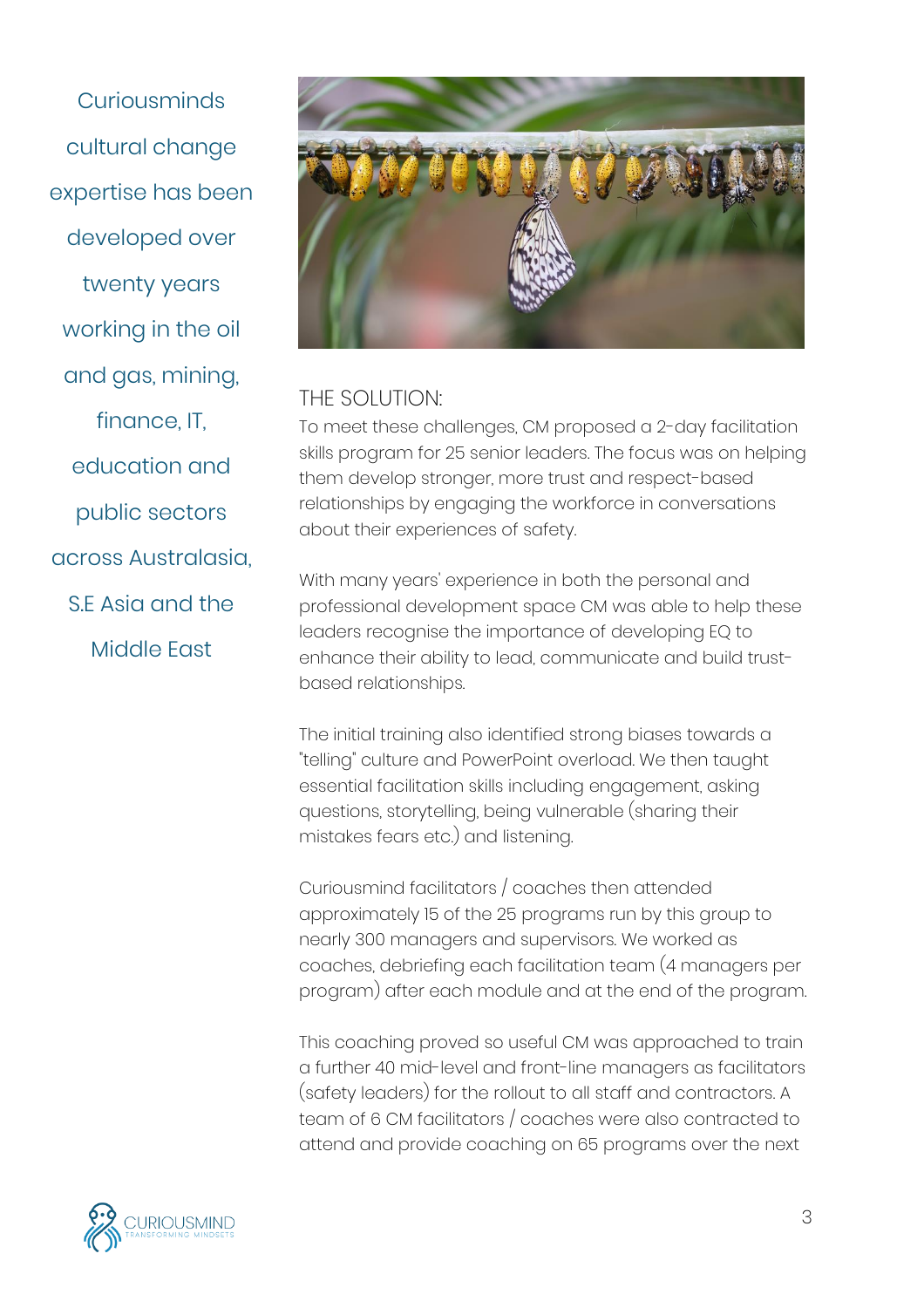two years. CM developed a range of specific metrics and a purpose-built database to monitor each managers progress.

CM advised on innovative ways to present the information and keep the attendees engaged. In one of the most potent examples, a manger began his module with an original question that stimulated such deep conversation with the whole audience that all of his objectives were realised without the need for any supporting slides.

We were also requested to deliver our signature piece on Self Awareness on each of these programs (consistently rated as the most impactful module). This module became part of the vernacular across most sites becoming a useful tool at morning toolbox meetings as a fit for work assessment – the thinking being, if you're not present (tired, frustrated, worried etc.), you're unsafe.

Facilitating these programs, with the CM coaching, effectively became a two-year leadership development program for all internal managers.

While not a direct objective of the program, it became abundantly clear that managers who were involved in the project developed significantly improved communication, influencing and team building capability and confidence.

Because the training was necessarily quite technical, we agreed that some follow-up "soft skills training would benefit all managers and supervisors. CM facilitators delivered 20 one-day workshops on both Engaging Hearts and Minds and Advanced Communications skills (influence and Critical Conversations).

With over 1400 staff and contractors trained CM was then asked to strengthen line management ability to support the message back in the workplace. CM personnel shadowing 108 supervisors (across all sites and ocean platforms), coaching them in their daily interactions with their team members. The success of this approach led to us being invited back the following year to repeat the process.